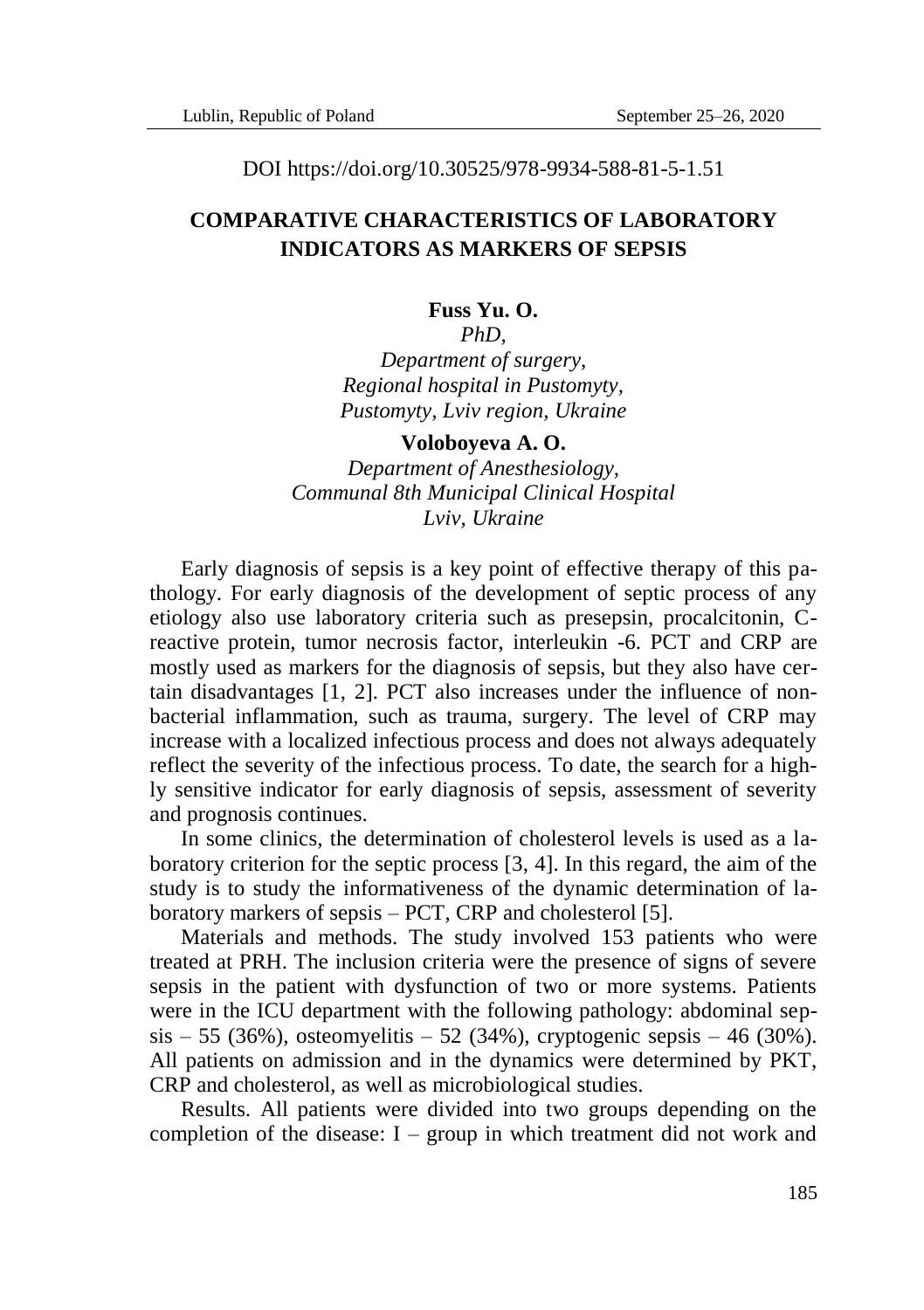ended in death;  $II -$  group – patients with a positive effect from the prescribed treatment.

The level of PKT on the 1st day in both groups was increased and amounted to: in group  $I - 3.7$  ng / ml, in group  $II - 1.7$  ng / ml. At 5-6 days, this figure was: in group  $I - 4.6$  ng / ml, in group  $II - 0.3$  ng / ml. The level of PCT at the last stage of treatment in the ICU was statistically higher in the first screw  $-5.1$  ng / ml compared to group II  $-0.2$  ng / ml.

On the 1st day of treatment in both groups CRP was high: in group  $I 121.5$  ml  $/$  l, in group II – 99.9 ml  $/$  l, for 5-6 days the level of CRP in group I increased, in group II – decreased. At the same time, the level of CRP on the 5th-6th day was statistically significantly higher in group I – 184 ml  $/1$ than in group  $II - 45.0$  ml / l. on the 10th day there was a significant decrease in CRP in patients of group II.

On day 1, no significant differences in cholesterol levels were observed between the two groups. Cholesterol levels were reduced for 5-6 days: in group I it decreased from 4.02 to 3.25 mmol / l; in group  $II - 4.7$  mmol / l to 3.77 mmol / l. On the 10th day of treatment, the cholesterol level in group II did not change statistically significantly and amounted to 4.5 mmol / l, and in group I there was a further decrease in cholesterol levels.

Conclusions.

1. Upon admission to the ICU, patients with sepsis and MOD had an elevated PCT. Its gradual decrease on the 5th-6th day is a favorable prognostic sign. Maintaining a high concentration or re-increase in PKT is a sign of further development of the septic process.

2. The level of CRP in patients with sepsis and MOD on admission was sharply increased. Decreased CRP is a favorable prognostic sign. 3. In patients with septic process on the 5-6th day of admission, a decrease in cholesterol was observed. Further reduction of this marker is a prognostically unfavorable sign of the disease.

4. The use of these indicators (PCT, CRP, cholesterol) at the level of assessment of clinical criteria and blood tests, provides monitoring of the inflammatory response, early diagnosis of sepsis, disease prognosis.

### **References:**

1. Mann EA, Baun MM, Meininger JC, Wade CE. Comparison of mortality associated with sepsis in the burn, trauma, and general intensive care unit patient: a systematic review of the literature. Shock. 2012 Jan;37(1):4-16. doi: 10.1097/SHK.0b013e318237d6bf.

2. Jeschke MG, Chinkes DL, Finnerty CC, Kulp G, SumanOE, Norbury WB, et al. Pathophysiologic response to severe burn injury. Ann Surg. 2008 Sep;248(3):387-401. doi: 10.1097/SLA.0b013e3181856241